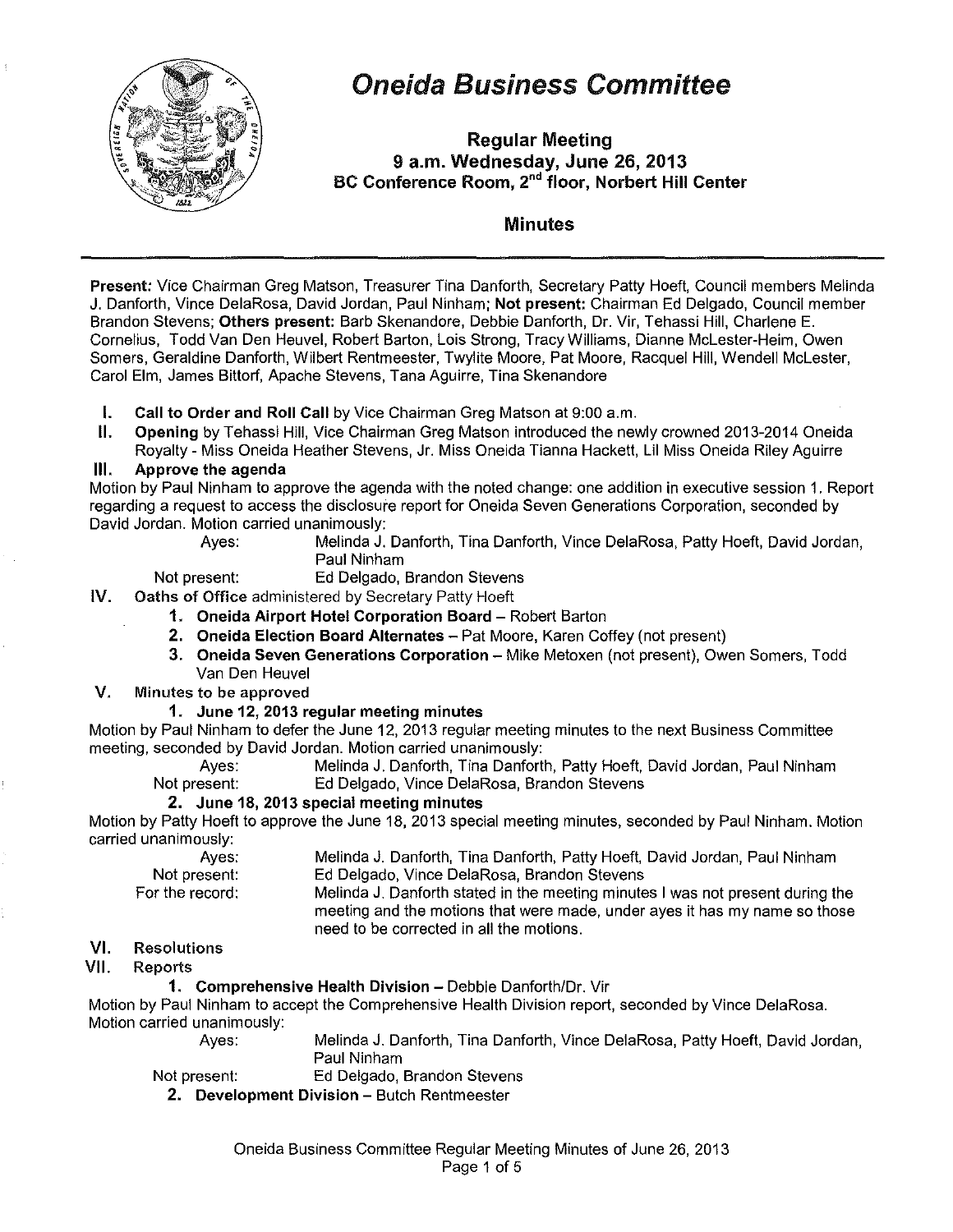Motion by Vince DelaRosa to accept the Development Division report, seconded by David Jordan. Motion carried unanimously:

Ayes: Melinda J. Danforth, Tina Danforth, Vince DelaRosa, Patty Hoeft, David Jordan<br>Not present: Ed Delgado, Paul Ninham, Brandon Stevens Ed Delgado, Paul Ninham, Brandon Stevens

#### 3. Land Management Division - Pat Pelky DEFERRED

#### VIII. Boards, Committees and Commissions

#### A. Appointments

1. Approve appointment of Charlene E. Cornelius to Oneida Nation Commission on Aging Board and if approved, administer oath of office<br>Sponsor: Melinda J. Danforth

Melinda J. Danforth

Motion by David Jordan to approve appointment of Charlene E. Cornelius to Oneida Nation Commission on Aging Board and administer the oath of office, seconded by Patty Hoeft. Motion carried unanimously:

Ayes: Melinda J. Danforth, Tina Danforth, Vince DelaRosa, Patty Hoeft, David Jordan, Paul Ninham

Not present: Ed Delgado, Brandon Stevens

#### B. Quarterly reports

1. Oneida Child Protective Board - Lois Strong, Chairwoman

Excerpt from June 12, 2013: Motion by Paul Ninham to defer the Oneida Child Protective Board quarterly report for two weeks, seconded by Vince DelaRosa. Motion carried unanimously.

Motion by Vince DelaRosa to approve the Oneida Child Protective Board quarterly report, seconded by David Jordan. Motion carried unanimously:

| Aves:           | Melinda J. Danforth, Tina Danforth, Vince DelaRosa, Patty Hoeft, David Jordan,                                                                                                                                                                                                                                                                                                                                                                                  |
|-----------------|-----------------------------------------------------------------------------------------------------------------------------------------------------------------------------------------------------------------------------------------------------------------------------------------------------------------------------------------------------------------------------------------------------------------------------------------------------------------|
|                 | Paul Ninham                                                                                                                                                                                                                                                                                                                                                                                                                                                     |
| Not present:    | Ed Delgado, Brandon Stevens                                                                                                                                                                                                                                                                                                                                                                                                                                     |
| For the record: | Melinda J. Danforth stated for the record my LOC members do want me to note<br>for the record that we are continuing to work on the Children's Code. Lois and<br>Michelle Mays are working together to move that item forward so with the Family<br>Court just now being, we're getting the Family Court up and running, the next<br>step is the Children's Code. I know it's taking a little bit of time, but legislation like<br>that is not easily tailored. |
|                 |                                                                                                                                                                                                                                                                                                                                                                                                                                                                 |

2. Anna John Nursing Home Commission - Melinda K. Danforth, Chairwoman

Motion by David Jordan to approve the Anna John Nursing Home Commission quarterly report, seconded by Vince DelaRosa. Motion carried unanimously;

Ayes: Melinda J. Danforth, Tina Danforth, Vince DelaRosa, Patty Hoeft, David Jordan, Paul Ninham

Not present: Ed Delgado, Brandon Stevens

3. Oneida Election Board - Vicki Cornelius, Chairwoman

Motion by David Jordan to approve the Oneida Election Board quarterly report, seconded by Vince DelaRosa. Motion carried unanimously:

Ayes: Melinda J. Danforth, Tina Danforth, Vince DelaRosa, Patty Hoeft, David Jordan Not present: Ed Delgado, Paul Ninham, Brandon Stevens

4. Oneida Police Commission - Bernie John-Stevens, Chairman (Not submitted)

Motion by David Jordan to defer the Oneida Police Commission quarterly report to the next Business Committee meeting, seconded by Patty Hoeft. Motion carried unanimously:

Ayes: Melinda J. Danforth, Tina Danforth, Vince DelaRosa, Patty Hoeft, David Jordan Not present: Ed Delgado, Paul Ninham, Brandon Stevens

#### 5. Oneida Library Board - Danielle White, Chairwoman

Motion by Patty Hoeft to accept the Oneida Library Board quarterly report, seconded by David Jordan. Motion carried unanimously:

Ayes: Not present: Melinda J. Danforth, Tina Danforth, Vince DelaRosa, Patty Hoeft, David Jordan Ed Delgado, Paul Ninham, Brandon Stevens

IX. Standing Committees

A. Legislative Operating Committee - Melinda J. Danforth, Chairwoman

#### 1. June 5, 2013 LOC meeting minutes

Motion by Patty Hoeft to accept June 5, 2013 LOC meeting minutes, seconded by Vince DelaRosa. Motion carried unanimously:

| Ayes:        | Melinda J. Danforth, Tina Danforth, Vince DelaRosa, Patty Hoeft, David Jordan |
|--------------|-------------------------------------------------------------------------------|
| Not present: | Ed Delgado, Paul Ninham, Brandon Stevens                                      |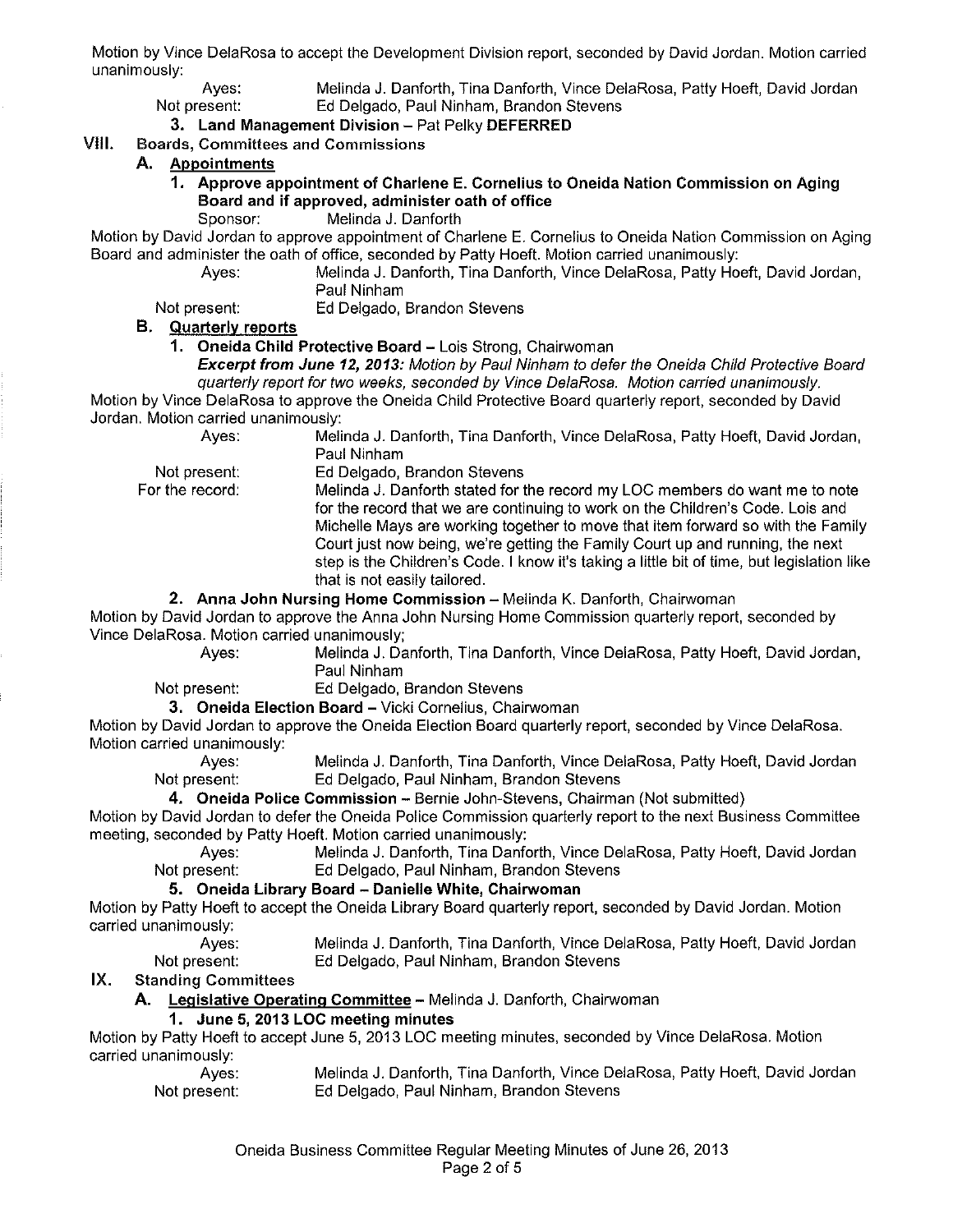#### 2. Approve Hall of Fame Selection Committee Bylaws

Motion by Patty Hoeft to approve Hall of Fame Selection Committee Bylaws, seconded by David Jordan. Motion carried unanimously:

Ayes: Melinda J. Danforth, Tina Danforth, Vince DelaRosa, Patty Hoeft, David Jordan Not present: Ed Delgado, Paul Ninham, Brandon Stevens

**B.** Finance Committee - Treasurer Tina Danforth, Chairwoman

## 1. June 21 Finance Committee minutes

Motion by David Jordan to approve June 21 Finance Committee minutes, seconded by Melinda J. Danforth. Motion carried with one abstention:

> Ayes: Melinda J. Danforth, Tina Danforth, Vince DelaRosa, David Jordan<br>Abstain: Patty Hoeft Patty Hoeft

Not present: Ed Delgado, Paul Ninham, Brandon Stevens

- C. Community Development Planning Committee Vince DelaRosa, Chairman
- D. Quality of Life Paul Ninham, Chairman

X. General Tribal Council - Patty Hoeft

#### 1. Set GTC meetings schedule for remainder of 2013

Motion by Vince DelaRosa to approve the Secretary's request for three GTC dates, Sept. 21, Oct. 12, and Oct. 27, seconded by Patty Hoeft. Motion carried with two opposed:

Ayes: Vince DelaRosa, Patty Hoeft, David Jordan<br>Opposed: Melinda J. Danforth, Tina Danforth

Opposed: Melinda J. Danforth, Tina Danforth Ed Delgado, Paul Ninham, Brandon Stevens

XI. Unfinished Business

XII. New Business/Requests

1. FY2013 Employment, Compensation & Benefits - Geraldine Danforth, HR Area Manager

a. Pharmacy: Approve workforce level change to add one certified Pharmacy Technician position in the Pharmacy

#### Sponsor: Ed Delgado

Motion by David Jordan to approve workforce level changes to add one certified Pharmacy Technician position in the Pharmacy, seconded by Paul Ninham. Motion carried unanimously:

Ayes: Melinda J. Danforth, Tina Danforth, Vince DelaRosa, Patty Hoeft, David Jordan, Paul Ninham

Not present: Ed Delgado, Brandon Stevens

- 2. Approve limited waiver of sovereign immunity for California Rural Indian Health Board Inc. agreement
	- Sponsor: Debra Danforth

Motion by Patty Hoeft to approve the limited waiver of sovereign immunity for California Rural Indian Health Board Inc. agreement, seconded by Melinda J. Danforth. Motion carried unanimously:

Ayes: Melinda J. Danforth, Tina Danforth, Vince DelaRosa, Patty Hoeft, David Jordan, Paul Ninham

Not present: Ed Delgado, Brandon Stevens

XIII. Travel

#### A. Travel Reports

#### B. Travel Requests

- 1. American Indian Higher Education Consortium (AIHEC) 40th Anniversary Conference, Aug. 7-10,2013, Santa Fe, NM
	- Sponsor: Brandon Stevens

Motion by Vince DelaRosa to approve travel request to American Indian Higher Education Consortium (AIHEC) 40th Anniversary Conference, Aug. 7-10, 2013, Santa Fe, NM, seconded by David Jordan. Motion carried with one abstention:

Ayes: Abstained: Not present: For. the record: Melinda J. Danforth, Vince DelaRosa, Patty Hoeft, David Jordan Tina Danforth Ed Delgado, Paul Ninham, Brandon Stevens Tina Danforth stated I don't know what his budget consists of right now. The committee made a decision that we all have a respective budget for our individual travel needs and we have a consolidated budget line now for national events and it's my understanding his expenditures are at or beyond the limitations of what's been agreed upon by the Business Committee Motion by David Jordan that if his budget can afford this, he can go and if his budget can't then he cannot

Oneida Business Committee Regular Meeting Minutes of June 26, 2013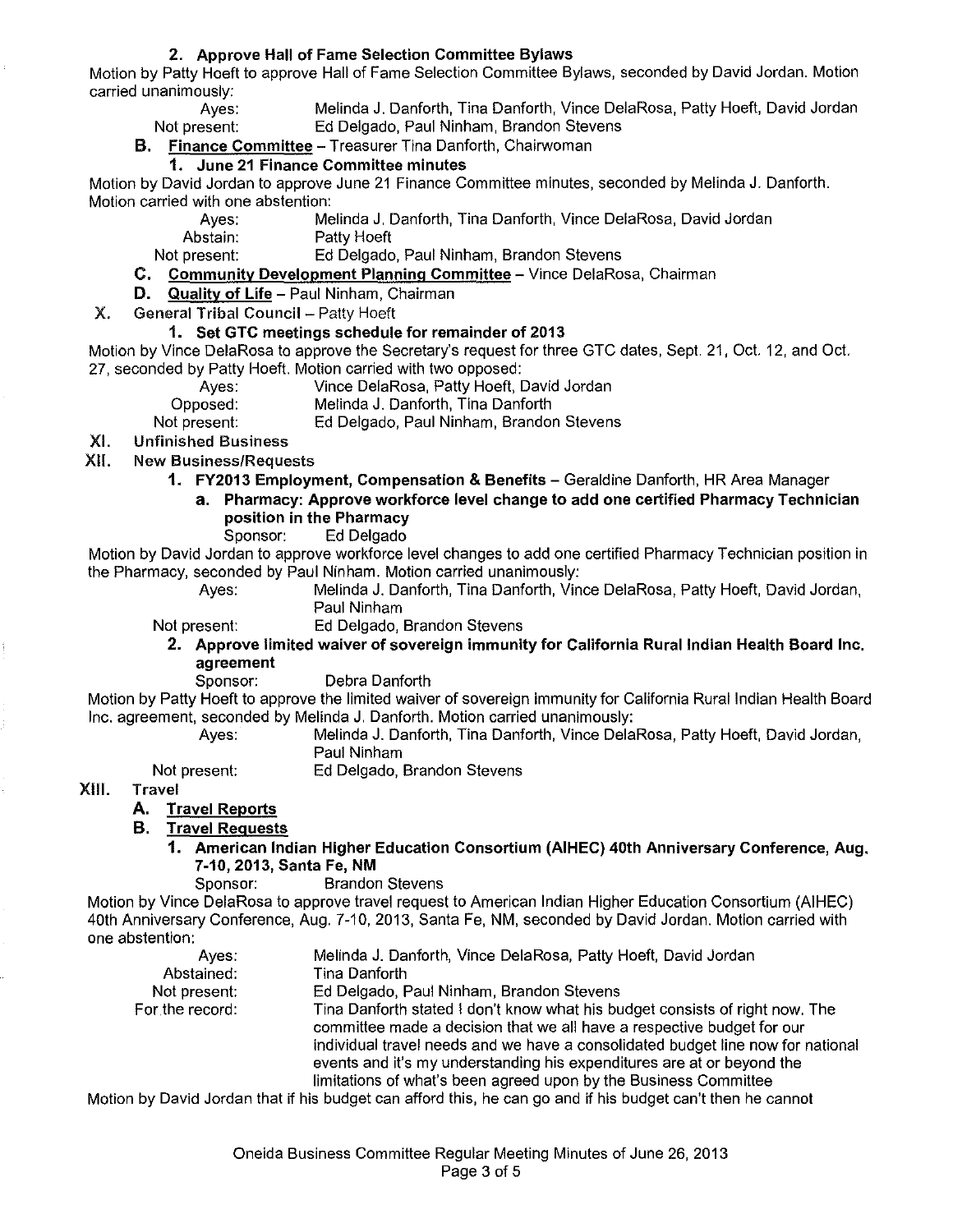go, seconded by Patty Hoeft. Motion carried with two abstentions:

- Ayes: Melinda J. Danforth, Patty Hoeft, David Jordan
- Abstained: Tina Danforth, Vince DelaRosa<br>Not present: Ed Delgado, Paul Ninham, Brar

Ed Delgado, Paul Ninham, Brandon Stevens

#### **2. The Great Law Recital, Aug. 12-18,2013, Oneida, CA**

Sponsor: Melinda J. Danforth/Greg Matson

Motion by Vince DelaRosa to approve travel request to The Great Law Recital, Aug. 12-18, 2013 Oneida, CA for both Council member Melinda J. Danforth and Vice Chairman Greg Matson, seconded by Patty Hoeft. Motion carried with one abstention:

| Aves:           | Tina Danforth, Vince DelaRosa, Patty Hoeft, David Jordan, Paul Ninham                                         |
|-----------------|---------------------------------------------------------------------------------------------------------------|
| Abstained:      | Melinda J. Danforth                                                                                           |
| Not present:    | Ed Delgado, Brandon Stevens                                                                                   |
| For the record: | Greg Matson stated I would like to ask to be included in that travel and I do have                            |
|                 | the money for it.                                                                                             |
|                 | daanad ka dhee waajin waakina kuu Tinn Domfouth thod tununt ka maantiqaanat uumaa fuunto muuttakela in thatu. |

Amendment to the main motion by Tina Danforth that travel be contingent upon funds available in their Individual lines, seconded by David Jordan. Motion carried with two abstentions:

| Aves:             | Melinda J. Danforth, Tina Danforth, Patty Hoeft, David Jordan                   |
|-------------------|---------------------------------------------------------------------------------|
| Abstained:        | Paul Ninham, Vince DelaRosa                                                     |
| Not present       | Ed Delgado, Brandon Stevens                                                     |
| For the record: . | Melinda J. Danforth stated I've been responsible with my travel budget and I do |
|                   | have monies available otherwise I wouldn't be asking.                           |

#### XIV. Additions

XV. Action in open session on items from Executive Session Discussion meeting of June 25, 2013

# **A. Reports**

**1. Chief Counsel report - Jo Anne House** 

Motion by Patty Hoeft to accept the verbal Chief Counsel report, seconded by David Jordan. Motion carried unanimously:

Ayes: Melinda J. Danforth, Tina Danforth, Vince DelaRosa, Patty Hoeft, David Jordan, Paul Ninham

Not present: Ed Delgado, Brandon Stevens

**2. Legislative Affairs/Communications monthly report - Nathan King** 

Motion by Patty Hoeft to accept the Legislative Affairs/Communications monthly report, seconded by David Jordan. Motion carried unanimously:

Ayes: Melinda J. Danforth, Tina Danforth, Vince DelaRosa, Patty Hoeft, David Jordan, Paul Ninham

Not present: Ed Delgado, Brandon Stevens

Motion by Patty Hoeft to approve the Legislative Affairs Director, Nate King to set up a work meeting on Land Claims in July, seconded by David Jordan. Motion carried unanimously:

Ayes: Melinda J. Danforth, Tina Danforth, Vince DelaRosa, Patty Hoeft, David Jordan, Not present: For the record: Paul Ninham Ed Delgado, Brandon Stevens Tina Danforth stated it was my understanding that he was going to work in coordination with the Chairman's office on this and the Chairman's not here so I wanted to make sure that was clear on the record.

**3. Chief Financial Officer bi-monthly report-** Larry Barton

Motion by Patty Hoeft to accept the Chief Financial Officer bi-monthly report, seconded by David Jordan. Motion carried unanimously:

Ayes: Melinda J. Danforth, Tina Danforth, Vince DelaRosa, Patty Hoeft, David Jordan, Paul Ninham

## Not present: Ed Delgado, Brandon Stevens

**B. Audit Committee-** Councilman Brandon Stevens, Chairman

#### **C. Unfinished Business/BC directives**

**D. New Business/Reguests** 

#### **1. Attorney Paul Stenzel contract renewal**

Sponsor: Ed Delgado

Motion by Paul Ninham to approve the attorney contract renewal with Paul Stenzel with the noted changes, seconded by Vince DelaRosa. Motion carried unanimously: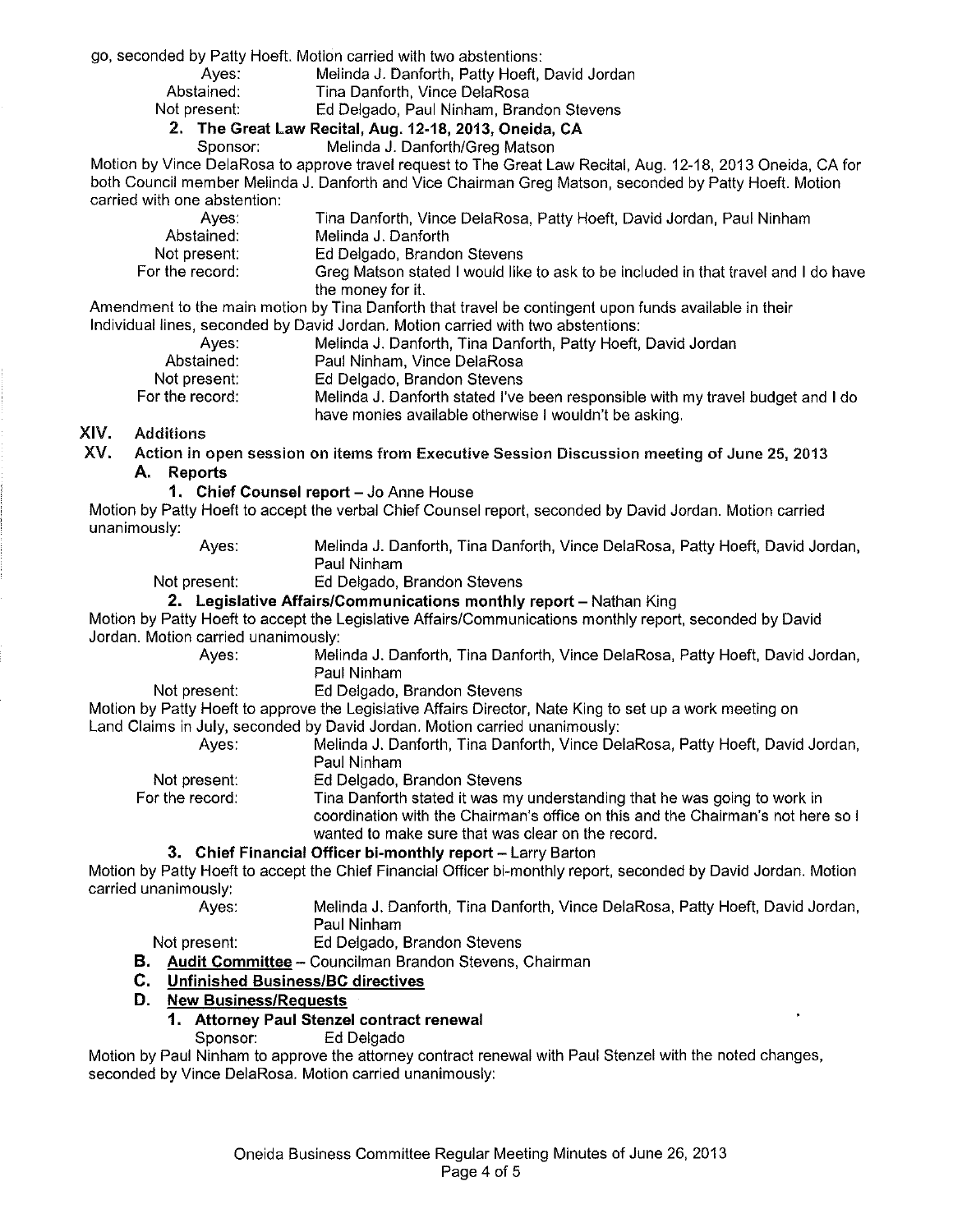| Ayes:                                                                                                                                                                                         | Melinda J. Danforth, Tina Danforth, Vince DelaRosa, Patty Hoeft, David Jordan,<br>Paul Ninham |  |  |  |  |
|-----------------------------------------------------------------------------------------------------------------------------------------------------------------------------------------------|-----------------------------------------------------------------------------------------------|--|--|--|--|
| Not present:                                                                                                                                                                                  | Ed Delgado, Brandon Stevens                                                                   |  |  |  |  |
| 2. Review Bonnilake Real Estate contract                                                                                                                                                      |                                                                                               |  |  |  |  |
| Sponsor:                                                                                                                                                                                      | Patty Hoeft                                                                                   |  |  |  |  |
|                                                                                                                                                                                               |                                                                                               |  |  |  |  |
| Motion by Patty Hoeft to defer review Bonnilake Real Estate contract to the Community Development Planning<br>Committee meeting in July, seconded by Paul Ninham. Motion carried unanimously: |                                                                                               |  |  |  |  |
|                                                                                                                                                                                               |                                                                                               |  |  |  |  |
| Ayes:                                                                                                                                                                                         | Melinda J. Danforth, Tina Danforth, Vince DelaRosa, Patty Hoeft, David Jordan,<br>Paul Ninham |  |  |  |  |
| Not present:                                                                                                                                                                                  | Ed Delgado, Brandon Stevens                                                                   |  |  |  |  |
| E.<br><b>Additions</b>                                                                                                                                                                        |                                                                                               |  |  |  |  |
| 1. Report regarding a request to access disclosure report for Oneida Seven Generations                                                                                                        |                                                                                               |  |  |  |  |
| Corporation                                                                                                                                                                                   |                                                                                               |  |  |  |  |
| Sponsor:                                                                                                                                                                                      | Patty Hoeft                                                                                   |  |  |  |  |
| Motion by Paul Ninham to accept the report as FYI, seconded by Vince DelaRosa. Motion carried with two                                                                                        |                                                                                               |  |  |  |  |
| abstentions:                                                                                                                                                                                  |                                                                                               |  |  |  |  |
| Ayes:                                                                                                                                                                                         | Melinda J. Danforth, Vince DelaRosa, Patty Hoeft, Paul Ninham                                 |  |  |  |  |
| Abstained:                                                                                                                                                                                    | Tina Danforth, David Jordan                                                                   |  |  |  |  |
| Not present:                                                                                                                                                                                  | Ed Delgado, Brandon Stevens                                                                   |  |  |  |  |
| For the record:                                                                                                                                                                               | Tina Danforth stated I'm abstaining because I thought this was a request for                  |  |  |  |  |
|                                                                                                                                                                                               | information and if it so, why is it being submitted as an FYI? It's an add on, if it's        |  |  |  |  |
|                                                                                                                                                                                               | an add on I thought it needed some timely attention. Thank you,                               |  |  |  |  |
| For the record:                                                                                                                                                                               | Vince DelaRosa stated the Treasurer raises a good point for consumption of the                |  |  |  |  |
|                                                                                                                                                                                               | public. We did have a discussion about policy related matters as it related to the            |  |  |  |  |
|                                                                                                                                                                                               | nature of the request. We did that in executive session, I'm sure we can provide              |  |  |  |  |
|                                                                                                                                                                                               | further follow up information to clarify those points.                                        |  |  |  |  |

#### **II. Adjourn**

Motion by Patty Hoeft to adjourn at 10:34 a.m., seconded by Paul Ninham. Motion carried unanimously: Ayes: Melinda J. Danforth, Tina Danforth, Vince DelaRosa, Patty Hoeft, David Jordan,

Paul Ninham Not present: Ed Delgado, Brandon Stevens

Minutes Approved as presented/corrected on July 10, 2013.

Patricia Hoeft, Tribal Secretary ONEIDA BUSINESS COMMITTEE